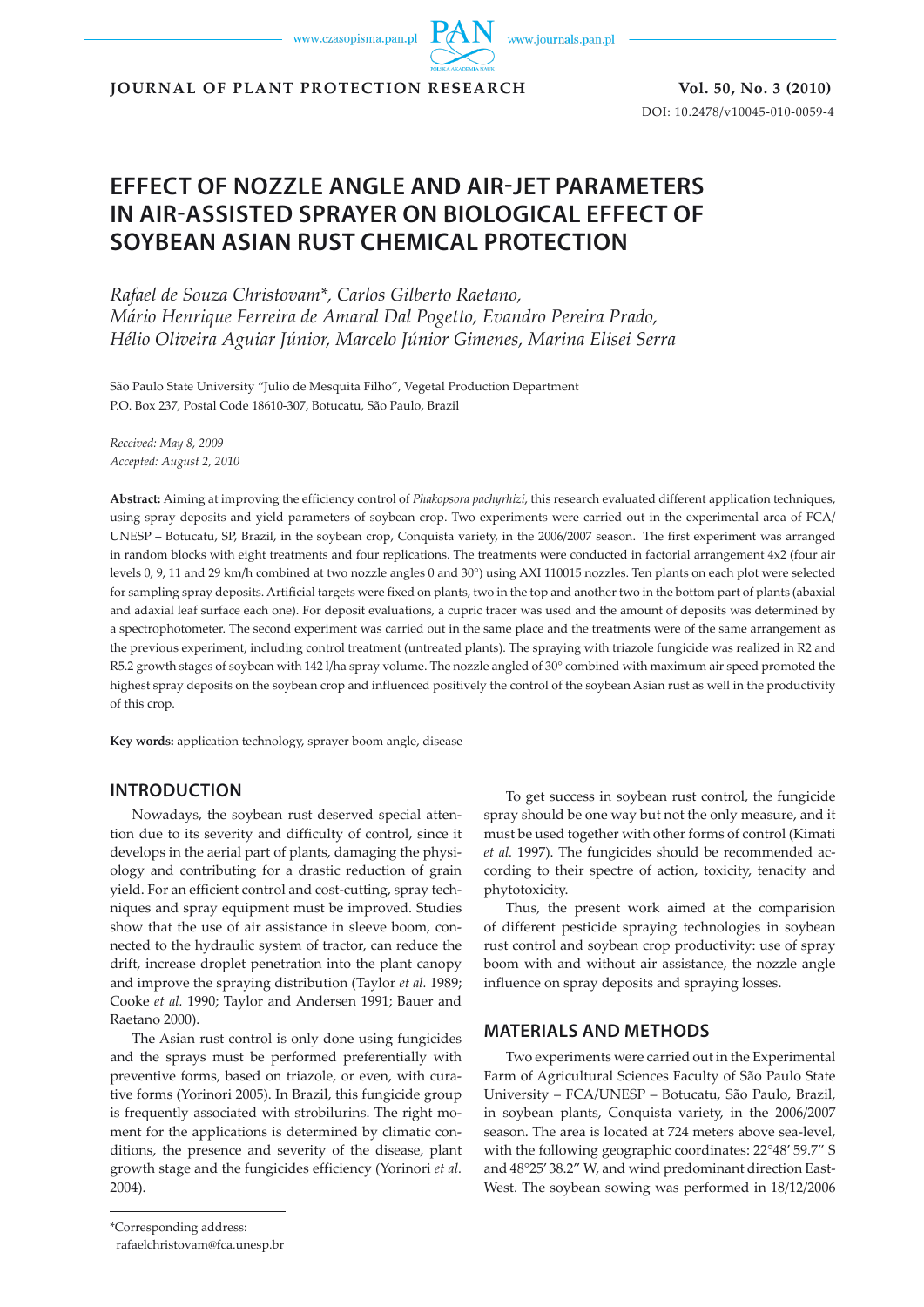under tillage system, with row spacing of 0.45 m. The crop was harvested in 04/05/2007.

The first experiment was carried out in randomized blocks design with eight treatments and four replications, totalizing 32 plots. The treatments were set up in a factorial arrangement 4x2 (four air levels 0, 9, 11 and 29 km/h combined at two nozzle angles 0 and 30°) using AXI 110015 nozzle type, as shown in table 1. In the R2 growth stage, a cupric tracer was sprayed 85 days after sowing (DAS) in the concentration of 250 g of copper oxichloride (50% metallic copper) per 100 liters of water, to quantify the spray volume deposited on the artificial target (9 cm²).

The cupric tracer concentration used in the experiment was approximately ten times lower (0.35 kg/ha) when compared that copper oxichloride dosage recommended for sensitive crops in Brazil, around 2.5 kg/ha (Andrei 2005).

| Table 1. The influence levels of air assistance combined with |
|---------------------------------------------------------------|
| two spray nozzle angles on spraying deposits                  |

| Nozzle<br>angle | Air speed by fan<br>[km/h] |
|-----------------|----------------------------|
|                 | $\Omega$                   |
| $0^{\circ}$     | 9                          |
|                 | 11                         |
|                 | $29*$                      |
|                 | $\Omega$                   |
| $30^\circ$      | 9                          |
|                 | 11                         |
|                 | $29*$                      |

\*fan operated at maximum speed in the equipment Advance Vortex 2000

An Advance Vortex 2000 air-assisted sprayer equipped with a 18.5 m spray boom, 37 flat fan nozzles, AXI 110015 type, operating at 295.67 kPa working pressure and 142 l/ha of spray volume was used to spraying. The spraying speed was 5 km/h and the air assistance system operating in turn-on or turn-off mode (conventional spraying). During the spraying of cupric tracer, between 09:45 h – 11:40 h am, climatic conditions were: air relative humidity between 72–74.1%, temperature around of 28.5–29.2°C and a wind speed between 3.9–7.9 km/h. The experimental unit (plots) dimensions were: 8.0 m x 10.0 m (width x length).

The air-speed calibration was done by the number of returns of the controlling device of the fan rotation: 0, 9, 11 and 29 km/h of the air-speed produced by fan.

For spray deposits evaluation, was used a cupric tracer called Cobox, with 50% of metallic copper and artificial targets (paper-filter 0.03x0.03 m of dimension) distributed among ten plants into the plots, in perpendicular direction to the sprayer displacement. In each one of the sampled plants, the artificial targets were fixed, two in the top and another two in the bottom part of plants (abaxial and adaxial leaf surface each). In order to evaluate spraying losses, three Petri dishes 0.085 m of diameter with paper-filter were placed at height of 0.10 m from the soil surface, in each treatment, inside and outside the crop canopy.

After spraying, the artificial targets were removed and placed in glass jars containing 0.02 l of nitric acid extracting solution at 1.0 Mol/l of concentration and mixed a quarter of hour at 220 rpm. After that, there remained 24 hours stationary. Then, the solutions were taken to the spectrophotometer of atomic absorption, model AA-6300 SHIMADZU for quantification of copper ion (Cu) according to the method used by Chaim *et al.* (1999). The Petri dishes distributed inside and outside of the canopy were also washed with the same amount of solution and for cupric tracer quantification was used the same procedure. The data of tracer deposits was analyzed separately for abaxial and adaxial surfaces, in different parts of a plant (top and bottom). The data was submitted to variance analysis and the averages compared by the Tukey test, at 5% of probability.

In the second experiment, two sprayings with a fungicide were done at the R2 (85 DAS) and R5.2 growth stages (100 DAS), respectively. During the sprayings, climatic conditions were: R2 (relative air humidity between 65–70.1%, temperature 28.8 to 29.8°C and a wind speed between 7.5–9.5 km/h, in the period between 10:15 h – 11:30 h am) and R5.2 (relative air humidity between 68– 69.2%, temperature between 28.5–29.5°C and wind speed between 3.9 to 8.2 km/h, in the period between 3:40 h – 4:30 h pm).

This experiment was located in the same area and the treatments were of the same arrangement as in the previous experiment, but with one more control treatment (untreated plants). Thus, the experiment comprised 9 treatments (4x2+1) with four replications, totalizing 36 plots. All sprayed treatments received the cupric tracer on the day of fungicide spraying, except for control treatment.

Two sprayings were performed with a fungicidal mixture of pyraclostrobin + epoxiconazole in R2 and R5.2 growth stages, 85 and 100 days after sowing (DAS), respectively, using AXI 110015 nozzles, spaced at 0.50 m and 142 l/ha of spray volume was used. Before and after sprayings, evaluation was done of number of pustules per cm² in leaves from the bottom part of a plant, weekly.

Two leaf samples were removed from each plot and taken for Pesticides Application Technology Laboratory of the FCA-UNESP, to count the number of pustules per cm². Leaf portions of 1.0 cm² were taken of the abaxial surface and beside the central rib, to count the number of pustules, by stereoscopic microscope.

For air-assistance evaluation, combined with different spraying angles in soybean rust control concerning the soybean productivity, three central rows of crop with length of 8.0 m each were harvested in each plot using a harvesting machine. The evaluated parameters were: weight of 1 000 grains and grains size. Also, the crop productivity (kg/ha) at different treatments was evaluated adjusting the grain humidity to 13%. The data was submitted to variance analysis and the averages compared by the Tukey's test, at 5% of probability.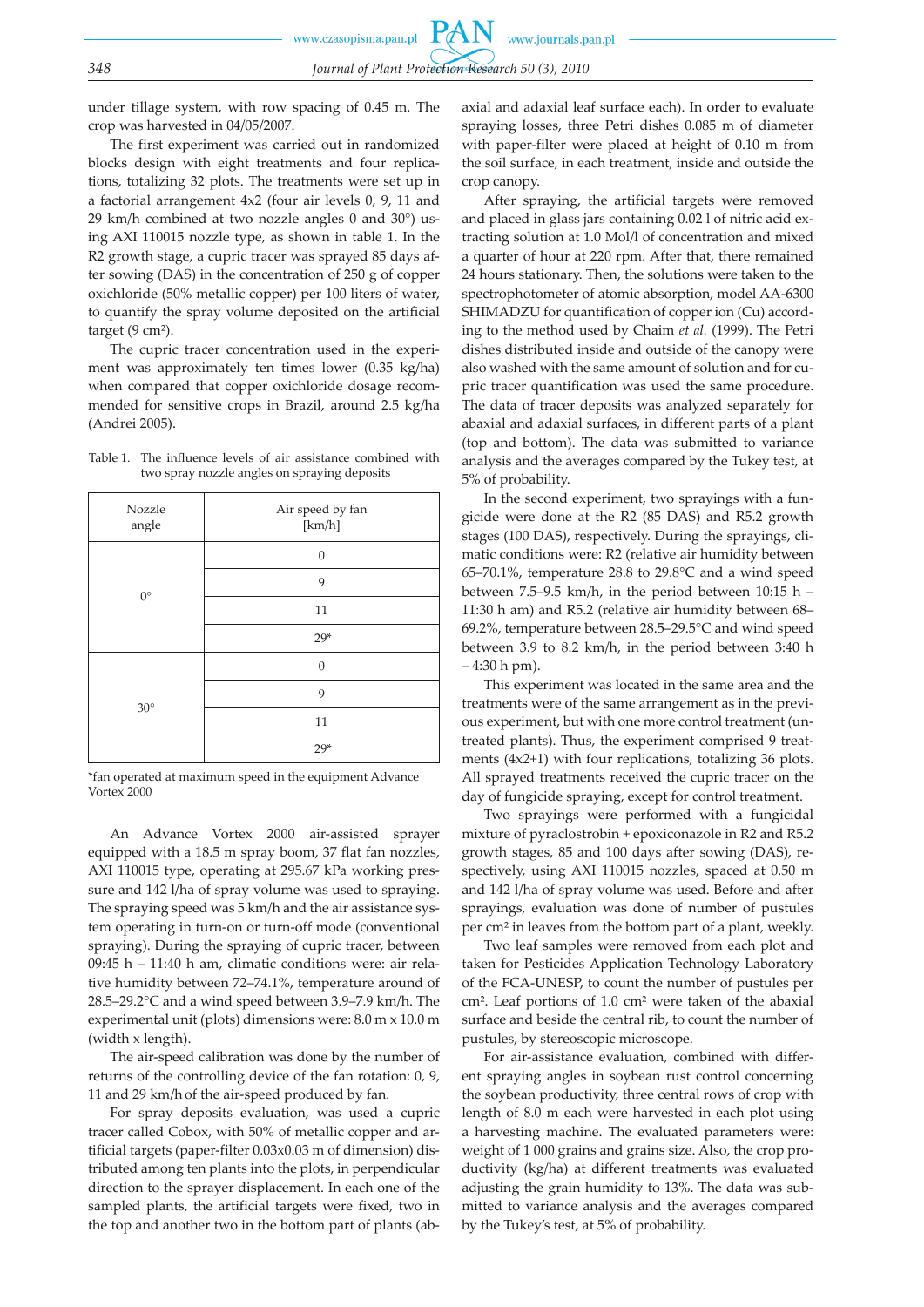### **Experiment 1**

#### **Spray deposits on leaves**

The values of spray deposits in different positions of the soybean plant, expressed as spray volume, are shown in tables 2 and 3.

In general, it can be stated that there was no influence of air speed on the amount of spray deposit in the adaxial surface of leaves in the top of the plants (Table 2), independently of the nozzle angle in the spray boom. Probably this was due to the interception of leaves in the spray jet. When the nozzle angle at 30° was used, in the same direction of the sprayer movement, the absolute values of spray deposits were the lowest (Table 2). Regarding maximum air speed (29 km/h) and nozzle angle of 30°, an increase occurred in spray deposits on adaxial surface of leaves in the bottom part of the plants (Table 3). This fact confirms the importance of spraying performed with the nozzle angles in the same direction of the sprayer movement, which can contribute significantly to the soybean Asian rust control, considering the disease epidemiology. In abaxial surface of leaves, in the top part of plants, the air assistance with air speed of 9 and 29 km/h, provided the increase higher than double of deposits regarding the treatment that did not use the air assistance and regarding the treatment that was used at 11 km/h of air speed, respectively, in the same direction of the sprayer movement (Table 2). For leaves in the bottom part of the plant, spraying with maximum air speed generated by the fan and nozzles angled at 30°, it was essential to promote doubled of deposits in the abaxial surface of leaves (Table 3).

Raetano and Merlin (2006) evaluated the effect of spray volumes, air assistance and nozzle angles on spray deposits and their efficiency in the control of soybean Asian rust. The authors found greater deposit levels in adaxial surface of the leaves, in the top part of the soybean plants (IAC-19 variety). This occurred when the spraying was performed with air assistance and hollow cone nozzles (JA-2) angled of 30° in relation to vertical line (in the same direction of the sprayer movement) and spray volume of 143 l/ha. These authors did not find air assistance effect on the yield parameters and productivity in the 2004/2005 crop harvest, to the same concentration of the cupric tracer and spray volume (142 l/ha) used in this research. Probably, the factors that could have influenced the spraying deposit in this experiment were: spray nozzles, in this case, AXI 110015, plant architecture (Conquista variety), as well as the dynamics of the droplets when nozzles and air assistance were combined. The air assistance in spraying contributed to the increment of spray deposits in the top part of soybean plants. However, studies regarding the operational conditions (dynamics of the air volume in relation to air speeds produced by displacement of the equipment), are necessary to increase spray deposits in the bottom part of the plants.

Raetano and Bauer (2003) evaluated the effect of air speed in spraying (50, 75 and 100% of the maximum capacity of fan) in pesticide deposition on bean crop, Carioca variety. 48 days after emergence, 0.2 kg of cupric

| Air speed<br>[km/h] |                                                                                                                                                                                                                                                                                                                                                                                                                                                                                                                | Adaxial surface                                            | Abaxial surface                                                                                                                                                                                                                                                                                                                                                                                                                                                                                                  |                                                                                                                                                                                                                                                                                                                                                                                                                                                                                                                  |  |
|---------------------|----------------------------------------------------------------------------------------------------------------------------------------------------------------------------------------------------------------------------------------------------------------------------------------------------------------------------------------------------------------------------------------------------------------------------------------------------------------------------------------------------------------|------------------------------------------------------------|------------------------------------------------------------------------------------------------------------------------------------------------------------------------------------------------------------------------------------------------------------------------------------------------------------------------------------------------------------------------------------------------------------------------------------------------------------------------------------------------------------------|------------------------------------------------------------------------------------------------------------------------------------------------------------------------------------------------------------------------------------------------------------------------------------------------------------------------------------------------------------------------------------------------------------------------------------------------------------------------------------------------------------------|--|
|                     | angle $0^\circ$<br>$\lceil \mu \cdot \text{L} \cdot \text{L} \cdot \text{L} \cdot \text{L} \cdot \text{L} \cdot \text{L} \cdot \text{L} \cdot \text{L} \cdot \text{L} \cdot \text{L} \cdot \text{L} \cdot \text{L} \cdot \text{L} \cdot \text{L} \cdot \text{L} \cdot \text{L} \cdot \text{L} \cdot \text{L} \cdot \text{L} \cdot \text{L} \cdot \text{L} \cdot \text{L} \cdot \text{L} \cdot \text{L} \cdot \text{L} \cdot \text{L} \cdot \text{L} \cdot \text{L} \cdot \text{L} \cdot \text{L} \cdot \text{$ | angle $+30^\circ$<br>$\lceil \mu \cdot \text{Im}^2 \rceil$ | angle $0^{\circ}$<br>$\lceil \mu \cdot \text{L} \cdot \text{L} \cdot \text{L} \cdot \text{L} \cdot \text{L} \cdot \text{L} \cdot \text{L} \cdot \text{L} \cdot \text{L} \cdot \text{L} \cdot \text{L} \cdot \text{L} \cdot \text{L} \cdot \text{L} \cdot \text{L} \cdot \text{L} \cdot \text{L} \cdot \text{L} \cdot \text{L} \cdot \text{L} \cdot \text{L} \cdot \text{L} \cdot \text{L} \cdot \text{L} \cdot \text{L} \cdot \text{L} \cdot \text{L} \cdot \text{L} \cdot \text{L} \cdot \text{L} \cdot \text{$ | angle $+30^\circ$<br>$\lceil \mu \cdot \text{L} \cdot \text{L} \cdot \text{L} \cdot \text{L} \cdot \text{L} \cdot \text{L} \cdot \text{L} \cdot \text{L} \cdot \text{L} \cdot \text{L} \cdot \text{L} \cdot \text{L} \cdot \text{L} \cdot \text{L} \cdot \text{L} \cdot \text{L} \cdot \text{L} \cdot \text{L} \cdot \text{L} \cdot \text{L} \cdot \text{L} \cdot \text{L} \cdot \text{L} \cdot \text{L} \cdot \text{L} \cdot \text{L} \cdot \text{L} \cdot \text{L} \cdot \text{L} \cdot \text{L} \cdot \text{$ |  |
| 0                   | $4.0231$ a A                                                                                                                                                                                                                                                                                                                                                                                                                                                                                                   | 2.5833 a A                                                 | $0.7740$ a B                                                                                                                                                                                                                                                                                                                                                                                                                                                                                                     | $0.7134$ a B                                                                                                                                                                                                                                                                                                                                                                                                                                                                                                     |  |
| 9                   | $1.4648$ a B                                                                                                                                                                                                                                                                                                                                                                                                                                                                                                   | 2.4237 a A                                                 | 0.8084 b B                                                                                                                                                                                                                                                                                                                                                                                                                                                                                                       | 1.8883 a A                                                                                                                                                                                                                                                                                                                                                                                                                                                                                                       |  |
| 11                  | 4.1792 a A                                                                                                                                                                                                                                                                                                                                                                                                                                                                                                     | $2.2753$ a A                                               | $2.4610$ a A                                                                                                                                                                                                                                                                                                                                                                                                                                                                                                     | 0.7383 b AB                                                                                                                                                                                                                                                                                                                                                                                                                                                                                                      |  |
| $29*$               | $4.0791$ a A                                                                                                                                                                                                                                                                                                                                                                                                                                                                                                   | $1.4263$ b A                                               | $1.0423$ a B                                                                                                                                                                                                                                                                                                                                                                                                                                                                                                     | $1.6714$ a AB                                                                                                                                                                                                                                                                                                                                                                                                                                                                                                    |  |
| DMS angle           | 1.68                                                                                                                                                                                                                                                                                                                                                                                                                                                                                                           |                                                            | 0.87                                                                                                                                                                                                                                                                                                                                                                                                                                                                                                             |                                                                                                                                                                                                                                                                                                                                                                                                                                                                                                                  |  |
| DMS air speed       | 2.53                                                                                                                                                                                                                                                                                                                                                                                                                                                                                                           |                                                            | 1.17                                                                                                                                                                                                                                                                                                                                                                                                                                                                                                             |                                                                                                                                                                                                                                                                                                                                                                                                                                                                                                                  |  |
| CV[%]               |                                                                                                                                                                                                                                                                                                                                                                                                                                                                                                                | 39.06                                                      |                                                                                                                                                                                                                                                                                                                                                                                                                                                                                                                  | 47.11                                                                                                                                                                                                                                                                                                                                                                                                                                                                                                            |  |

Table 2. Average values of deposits of the copper tracer in artificial target (filter paper) on leaf surfaces, in the top of the soybean plants, Conquista variety, in relation different spraying angles. Botucatu, SP, 2006/2007

The same big letters in the column, indicated the lack of differences by the Tukey's test at 5% significance level

Table 3. Average values of deposits of the copper tracer in artificial target (filter paper) on leaf surfaces, in bottom part of the soybean plants, Conquista variety, in relation to different spraying angles. Botucatu, SP, 2006/2007

| Air Speed     |                               | Adaxial surface                                                                                                                                                                                                                                                                                                                                                                                                                                                                                                  | Abaxial surface                                                                                                                                                                                                                                                                                                                                                                                                                                                                                                  |                                                                                                                                                                                                                                                                                                                                                                                                                                                                                                                  |  |
|---------------|-------------------------------|------------------------------------------------------------------------------------------------------------------------------------------------------------------------------------------------------------------------------------------------------------------------------------------------------------------------------------------------------------------------------------------------------------------------------------------------------------------------------------------------------------------|------------------------------------------------------------------------------------------------------------------------------------------------------------------------------------------------------------------------------------------------------------------------------------------------------------------------------------------------------------------------------------------------------------------------------------------------------------------------------------------------------------------|------------------------------------------------------------------------------------------------------------------------------------------------------------------------------------------------------------------------------------------------------------------------------------------------------------------------------------------------------------------------------------------------------------------------------------------------------------------------------------------------------------------|--|
| [km/h]        | angle $0^\circ$<br>[µ $\mu$ ] | angle $+30^\circ$<br>$\lceil \mu \cdot \text{L} \cdot \text{L} \cdot \text{L} \cdot \text{L} \cdot \text{L} \cdot \text{L} \cdot \text{L} \cdot \text{L} \cdot \text{L} \cdot \text{L} \cdot \text{L} \cdot \text{L} \cdot \text{L} \cdot \text{L} \cdot \text{L} \cdot \text{L} \cdot \text{L} \cdot \text{L} \cdot \text{L} \cdot \text{L} \cdot \text{L} \cdot \text{L} \cdot \text{L} \cdot \text{L} \cdot \text{L} \cdot \text{L} \cdot \text{L} \cdot \text{L} \cdot \text{L} \cdot \text{L} \cdot \text{$ | angle $0^{\circ}$<br>$\lceil \mu \cdot \text{L} \cdot \text{L} \cdot \text{L} \cdot \text{L} \cdot \text{L} \cdot \text{L} \cdot \text{L} \cdot \text{L} \cdot \text{L} \cdot \text{L} \cdot \text{L} \cdot \text{L} \cdot \text{L} \cdot \text{L} \cdot \text{L} \cdot \text{L} \cdot \text{L} \cdot \text{L} \cdot \text{L} \cdot \text{L} \cdot \text{L} \cdot \text{L} \cdot \text{L} \cdot \text{L} \cdot \text{L} \cdot \text{L} \cdot \text{L} \cdot \text{L} \cdot \text{L} \cdot \text{L} \cdot \text{$ | angle $+30^\circ$<br>$\lceil \mu \cdot \text{L} \cdot \text{L} \cdot \text{L} \cdot \text{L} \cdot \text{L} \cdot \text{L} \cdot \text{L} \cdot \text{L} \cdot \text{L} \cdot \text{L} \cdot \text{L} \cdot \text{L} \cdot \text{L} \cdot \text{L} \cdot \text{L} \cdot \text{L} \cdot \text{L} \cdot \text{L} \cdot \text{L} \cdot \text{L} \cdot \text{L} \cdot \text{L} \cdot \text{L} \cdot \text{L} \cdot \text{L} \cdot \text{L} \cdot \text{L} \cdot \text{L} \cdot \text{L} \cdot \text{L} \cdot \text{$ |  |
| $\theta$      | 1.2425 a $A$                  | 0.6962 b AB                                                                                                                                                                                                                                                                                                                                                                                                                                                                                                      | $0.6585$ a A                                                                                                                                                                                                                                                                                                                                                                                                                                                                                                     | 0.2444 b B                                                                                                                                                                                                                                                                                                                                                                                                                                                                                                       |  |
| 9             | $0.6997$ a A                  | $0.9865$ a AB                                                                                                                                                                                                                                                                                                                                                                                                                                                                                                    | $0.3621$ a A                                                                                                                                                                                                                                                                                                                                                                                                                                                                                                     | $0.4527$ a B                                                                                                                                                                                                                                                                                                                                                                                                                                                                                                     |  |
| 11            | $1.147$ a A                   | 0.6395 b B                                                                                                                                                                                                                                                                                                                                                                                                                                                                                                       | $0.4651$ a A                                                                                                                                                                                                                                                                                                                                                                                                                                                                                                     | $0.3292$ a B                                                                                                                                                                                                                                                                                                                                                                                                                                                                                                     |  |
| $29*$         | 0.6287 bA                     | 1.2663 a $A$                                                                                                                                                                                                                                                                                                                                                                                                                                                                                                     | 0.4904 bA                                                                                                                                                                                                                                                                                                                                                                                                                                                                                                        | $0.8552$ a A                                                                                                                                                                                                                                                                                                                                                                                                                                                                                                     |  |
| DMS angle     | 0.46                          |                                                                                                                                                                                                                                                                                                                                                                                                                                                                                                                  |                                                                                                                                                                                                                                                                                                                                                                                                                                                                                                                  | 0.24                                                                                                                                                                                                                                                                                                                                                                                                                                                                                                             |  |
| DMS Air speed | 0.62                          |                                                                                                                                                                                                                                                                                                                                                                                                                                                                                                                  |                                                                                                                                                                                                                                                                                                                                                                                                                                                                                                                  | 0.33                                                                                                                                                                                                                                                                                                                                                                                                                                                                                                             |  |
| CV[%]         | 34.17                         |                                                                                                                                                                                                                                                                                                                                                                                                                                                                                                                  |                                                                                                                                                                                                                                                                                                                                                                                                                                                                                                                  | 34.16                                                                                                                                                                                                                                                                                                                                                                                                                                                                                                            |  |

The same big letters in the column, indicated the lack of differences by the Tukey's test at 5% significance level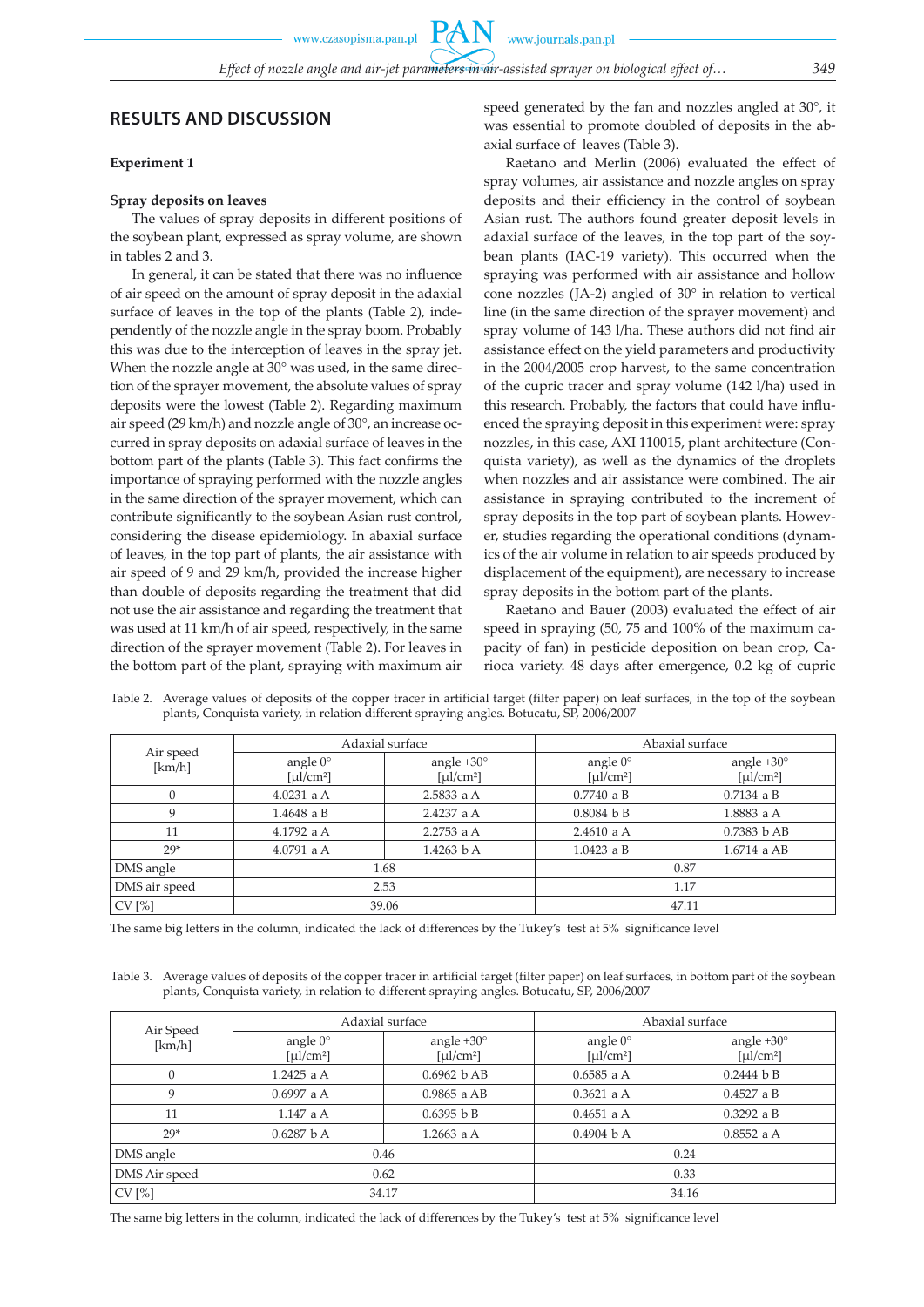oxide per 100 l of water was applied. The variation of the air speed did not influence the spray deposits, but the use of air assistance in maximum capacity of the fan, resulted in better levels of spray deposits in the abaxial surface of leaves in the bottom part of plants.

The interference of the nozzle angle, with or without air assistance, on the spray deposits with cupric tracer in potato crop, Ágata variety, was studied by Scudeler and Raetano (2006). A cupric fungicide (0.84 kg of a.s./kg of c.p. equivalent to 0.5 kg of metallic copper per kg of c.p.) in dosages of 0.2 kg of c.p. per 100 l of water was sprayed to 58 days after the sowing, with and without air assistance combined with different nozzle angles: +30°(forward),  $0^{\circ}$  (vertical) and  $-30^{\circ}$  (against the sprayer movement), using a hollow cone nozzle JA-4 (621 kPa) and spray volume of 400 l/ha. The highest deposits on leaves were observed at 0° and +30°, with air assistance in top and bottom part of plants, in the abaxial and adaxial surfaces of the leaves.

Therefore, the air assistance can be considered a important technology for the increase of spray coverage on agricultural crops, but is necessary the minimum of foliar area to justify the use of this technology.

#### **Evaluation of spraying losses**

The spray volumes deposited in Petri dishes inside of soybean canopy (canopy and field road) and outside of the crop, are shown in table 4. There were no significant differences between losses by drift, when spraying angles were compared. However, for each air speed when compared in different positions of the collectors, the targets placed in the field road showed higher deposits. This might have been because there were not any barrier between the targets in this place.

In the field road, only the maximum air speed generated by fan, provided higher significant levels of spray deposits. When these targets were placed inside the crop canopy, the spray deposits were lower than those of the field road. However, the targets placed at a 1.0 m outside of the culture, did not show a difference in the spray deposit between spraying with and without air assistance.

Research carried out under controlled environment conditions as in the field, demonstrated that the nozzles angled of 30° in the same direction as the sprayer movement in conventional sprays (without air), caused a significant increase of spray deposits in the foliar surface of different plant species: *Cyperus rotundus* (Silva 2001), *Brachiaria plantaginea* (Tomazela 2001) and *Glycine max* (Bauer 2002).

Bauer and Raetano (2000) evaluated the effect of air assistance in the spray deposition and losses of pesticides in soybean crop compared to conventional equipment (without air) using artificial targets. They obtained lower levels of spray drift for equipment with air assistance at different distances of the targets. The authors also stated evidenced lower drift by sedimentation on the outside of the canopy, with air assistance in the spray boom.

#### **Experiment 2**

#### **Severity of the soybean Asian rust**

The averages of pustules number per cm² in the soybean crop are shown in table 5 and the disease severity is shown in figure 1. There was no interaction or significant difference between averages of pustules number per cm<sup>2</sup> and spray angle. After two sprayings of fungicide mixture pyraclostrobin + epoxiconazole, in both growth stages (R2 and R5.2) respectively, the number of pustules in

Table 4. Average captured volume of fungicide mixture on Petri dishes [µl/cm²] at different positions and air speeds for soybean crop, Conquista variety. Botucatu, SP, 2006/2007

|                  | Air speed [km/h]                                     |              |              |              |  |  |  |  |
|------------------|------------------------------------------------------|--------------|--------------|--------------|--|--|--|--|
| Collecting place |                                                      | Q            | 11           | 29           |  |  |  |  |
| Outside canopy   | $0.0426$ a C                                         | $0.0966$ a B | $0.0259$ a B | $0.0287$ a B |  |  |  |  |
| Inside canopy    | $0.6910$ a B                                         | $0.2086$ a B | $0.4135$ a B | 0.4716 a B   |  |  |  |  |
| Field road       | 2.1598 b A<br>2.0828 bA<br>1.7611 bA<br>4.3292 $a A$ |              |              |              |  |  |  |  |
| CV[%]            | 41.9                                                 |              |              |              |  |  |  |  |
| DMS position     | 0.51                                                 |              |              |              |  |  |  |  |
| DMS speed        | 0.57                                                 |              |              |              |  |  |  |  |

Big letters in the column, indicated differences by the Tukey's test at 5% significance level

Table 5. Average number of pustules per cm  $\frac{2}{7}$ , in soybean crop, before and after two applications (R2 and R5.2) of fungicide mixture pyraclostrobin + epoxiconazole to control of *P. pachyrhizi*. Botucatu, SP, 2006/2007

| Air speed    |        |       |        | Days after sowing (DAS) |            |                   |                   |
|--------------|--------|-------|--------|-------------------------|------------|-------------------|-------------------|
| [km/h]       | 78     | 80    | 88     | 93                      | 102        | 106               | 114               |
| $\mathbf{0}$ | 0.12a  | 6.31a | 7.44 a | 14.69 ab                | 38.81 b    | 7.06 b            | 7.44 b            |
| 9            | 0.12a  | 9.62a | 8.19a  | $11.69$ ab              | 13.75c     | 7.69 <sub>b</sub> | 4.75 <sub>b</sub> |
| 11           | 0.62a  | 7.06a | 7.56 a | 12.12 ab                | $25.06$ ab | 5.62 b            | 5.38 <sub>b</sub> |
| 29           | 0.12a  | 4.25a | 7.94 a | 7.62 b                  | 15.00c     | 7.19 <sub>b</sub> | 4.19 <sub>b</sub> |
| Control      | 0.25a  | 4.88a | 6.38a  | 17.62 a                 | 70.5a      | 27.88 a           | 20.25a            |
| <b>DMS</b>   | 0.56   | 6.17  | 4.61   | 9.5                     | 19.38      | 9.69              | 4.17              |
| CV[%]        | 172.30 | 67.8  | 43.8   | 56.4                    | 49.5       | 76.23             | 42.72             |

Big letters in the column, indicated differences by the Tukey's test at 5% significance level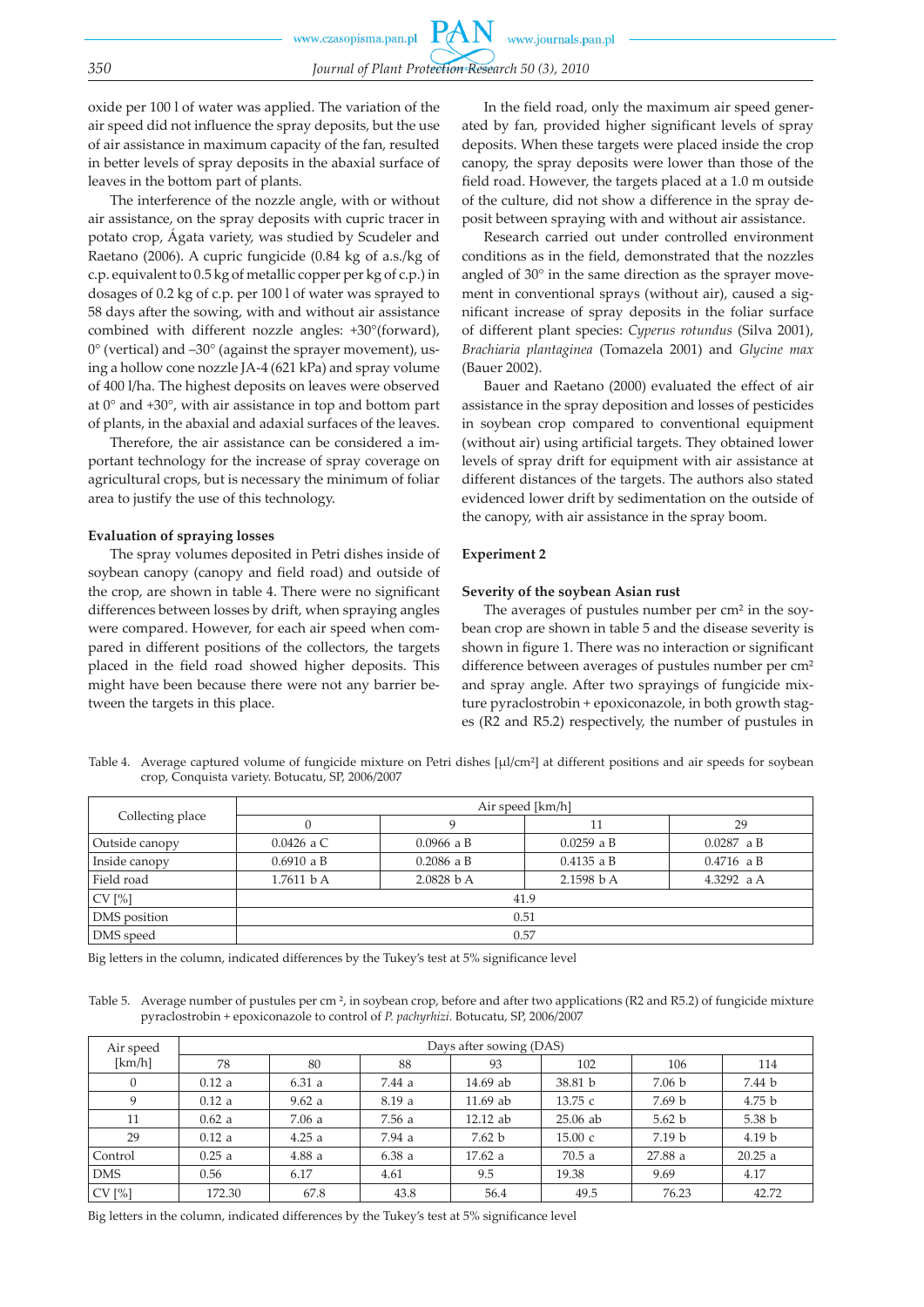plots treated at 102 DAS was reduced significantly when compared to the control, independently of the air speed in the spray boom.

However, the number of pustules in the control also decreased after 102 DAS, probably due of the crop senescence.



Fig. 1. Severity of the soybean Asian rust before and after two sprayings (R2 and R5.2), respectively, at 85 and 100 DAS for fungicide mixture pyraclostrobin + epoxiconazole to control *P. pachyrhizi*. Botucatu, SP, 2006/2007

#### **Evaluation of the yield parameters and productivity**

The averages of the grain size, classified by bolters mesh (17, 16, 15 and 13) and the depth, after treatment with the fungicide mixture pyraclostrobin + epoxiconazole, with the nozzle angle at 0 or 30° at different air velocities generated by the sprayer fan, are shown in table 6.

The percentage of detained grains in bolter mesh 16, was higher than the retention in the other bolters at different air speeds (9, 11 and 29 km/h) (Table 6). Regarding the nozzle angle, the better result apart from the size of grains was obtained with the nozzle angled of 30°, in the same direction of the sprayer movement and with air assistance, as shown in table 7.

There was no influence of the air speed on the percentage of detained grains by bolter mesh 16, when used the nozzle angle at 0° (Table 7), but regarding the spraying with nozzle angle at 30°, in the same direction of the sprayer movement, with 9 or 29 km/h of the capacity of fan rotation, a higher percentage of detained grains in the bolter mesh 16 were verified. This combination was enough to promote the highest spray deposits, mainly in the bottom part of the plant and in the abaxial surface of the leaves. Therefore, it can be concluded that the nozzle angle of 30° with air assistance contributed significantly to prevent the severity of disease and consequently influenced the increase of productivity of the soybean crop. The effect of different air speeds combined with two nozzle angles to control soybean rust on the yield parameters and productivity, are shown in table 8.

In general, it can be proved that there was no significant difference between treatments for weight of 1 000 grains in treatment with nozzle angled of 0°. Regarding the productivity, the better results were obtained with nozzle angled at 0° and air speed of 11 km/h. Good results can also be shown for nozzle angle of 30° and air speed of 29 km/h The higher productivity with a nozzle angle of 0° and air speed of 11 km/h was possibly due to air dynamics favouring the best distribution of spraying, as compared with air speed of 29 km/h and nozzle angle of 0°, with highest potential of losses of droplets as a function of air deflection.

| Air speed   | Bolters mesh       |          |                    |                   |                   |       |  |  |  |
|-------------|--------------------|----------|--------------------|-------------------|-------------------|-------|--|--|--|
| [km/h]      | 17                 | 16       | 15                 | 14                | 13                | deep  |  |  |  |
| $\theta$    | 30.22 a            | 32.62 b  | 20.96 b            | 8.60 <sub>b</sub> | 3.89 <sub>b</sub> | 3.01a |  |  |  |
| 9           | 27.07a             | 38.12 a  | 21.38 b            | 7.59 b            | 3.02 b            | 2.25a |  |  |  |
| 11          | 25.08a             | 34.66 ab | 22.24 b            | 7.42 b            | 2.99 <sub>b</sub> | 2.14a |  |  |  |
| 29          | 26.94a             | 35.44 ab | 22.77 <sub>b</sub> | 7.43 <sub>b</sub> | 3.18 <sub>b</sub> | 2.76a |  |  |  |
| Control     | 19.98 <sub>b</sub> | 29.82 b  | 28.08a             | 13.00a            | 5.18a             | 2.97a |  |  |  |
| <b>DMS</b>  | 10.11              | 5.47     | 5.51               | 3.29              | 1.68              | 1.63  |  |  |  |
| Angle       |                    |          |                    |                   |                   |       |  |  |  |
| $0^{\circ}$ | 29.30 a            | 33.84 a  | 20.72 b            | 7.38 b            | 3.32 b            | 2.80a |  |  |  |
| $30^\circ$  | 25.36a             | 36.58a   | 22.95 b            | 8.14 b            | 3.22 b            | 2.28a |  |  |  |
| Control     | 19.38 b            | 29.82 b  | 28.80a             | 13.00 a           | 5.18a             | 2.97a |  |  |  |
| <b>DMS</b>  | 5.36               | 2.89     | 2.92               | 1.74              | 0.89              | 0.86  |  |  |  |
| CV[%]       | 27.6               | 11.5     | 17.8               | 28.5              | 34.9              | 45.6  |  |  |  |

Table 6. Average percentage of the size of soybean grains, Conquista variety, after treatment with the fungicide mixture pyraclostrobin + epoxiconazole in different application techniques, classified by Bolters mesh. Botucatu, SP, 2006/2007

Averages followed by the same letter, in the column, no indicated differences by the Tukey's test at 5% significance level

Table 7. The average percentage of grain size in relation to the spray boom positioned for different nozzle angles

| <b>Bolters</b>  |             | Air speed [km/h] |      |       |     |       |      |       |      |       |       |
|-----------------|-------------|------------------|------|-------|-----|-------|------|-------|------|-------|-------|
|                 | Angle       |                  |      |       |     | 11    |      |       | 29   |       | check |
| 16              | $0^{\circ}$ | 32.73            | a A  | 34.79 | a B | 36.05 | a A  | 31.79 | a B  | 28.82 | a A   |
|                 | $30^\circ$  | 32.50            | bc A | 41.46 | a A | 33.27 | bc A | 39.10 | ab A | 28.82 | c A   |
| DMS (Air speed) |             | 7.73             |      |       |     |       |      |       |      |       |       |
| DMS (Angle)     |             | 5.79             |      |       |     |       |      |       |      |       |       |
| CV[%]           |             | 11.5             |      |       |     |       |      |       |      |       |       |

Big letters in the column, indicated differences by the Tukey's test at 5% significance level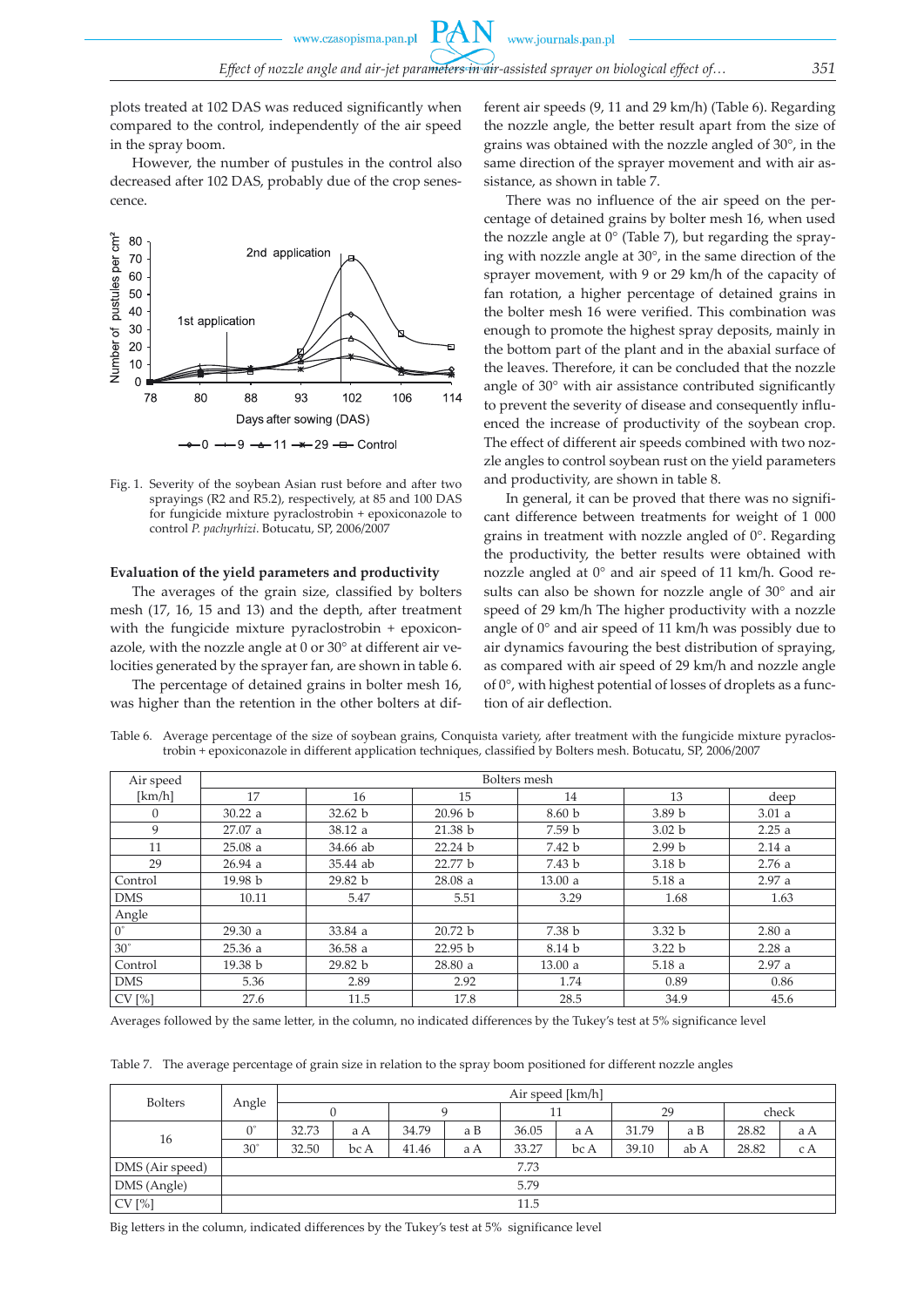www.czasopisma.pan.pl

www.journals.pan.pl

# *352 Journal of Plant Protection Research 50 (3), 2010*

Table 8. Average weight of 1000 grains and crop productivity for fungicide mixture pyraclostrobin + epoxiconazole, at different nozzle angles to control soybean rust, Conquista variety. Botucatu, SP, 2006/2007

| Air speed<br>[km/h] | Spray angles                   |                                      |                                |                                      |  |  |  |  |  |
|---------------------|--------------------------------|--------------------------------------|--------------------------------|--------------------------------------|--|--|--|--|--|
|                     |                                | $0^{\circ}$                          | $30^\circ$                     |                                      |  |  |  |  |  |
|                     | Weight 1 000 seeds*<br>[grams] | kg/ha                                | Weight 1 000 seeds*<br>[grams] | kg/ha                                |  |  |  |  |  |
| $\theta$            | 157.83 A                       | 2439.18 a AB                         | 149.43 AB                      | 1870.58 b B                          |  |  |  |  |  |
| 9                   | 151.66 A                       | 2100.30 a AB                         | 149.84 A                       | 2170.44 a AB                         |  |  |  |  |  |
| 11                  | 146.27 A                       | $2551.50$ a A                        | 149.82 A                       | 1974.64 b B                          |  |  |  |  |  |
| 29                  | 146.23 A                       | 1981.93 bBC                          | 144.51 BC                      | $2605.25$ a A                        |  |  |  |  |  |
| Control             | 141.53 A                       | 1863.25 a C                          | 141.53 C                       | 1863.25 a B                          |  |  |  |  |  |
| <b>DMS</b>          | 13.73                          | angle - 395.22<br>air speed - 395.22 | 5.24                           | angle - 395.22<br>air speed - 395.22 |  |  |  |  |  |
| CV[%]               | 4.35                           | 12.46                                | 1.68                           | 12.46                                |  |  |  |  |  |

The same big letters in the column, indicate the lack of differences by the Tukey's test at 5% significance level \*humidity corrected to 13%

## **CONCLUSIONS**

The air assistance stimulated the increase of spray deposits in the soybean crop, Conquista variety, especially in the bottom part of the plant and abaxial surface of the leaves. The air speed did not influence the spray losses by drift; nozzles angled of 30°, in the same direction of the sprayer movement, combined with air assistance (29 km/h of air speed), caused higher spray deposit and influenced positively the control of soybean Asian rust, as well as the productivity of the Conquista variety crop.

The choice of the best combination of air speed and nozzle angle in air- assisted sprayers is influenced by architecture and growth stage of plants to obtain desirable biological effect in soybean Asian rust chemical protection with this technology.

## **REFERENCES**

- Andrei E. 2005. Compêndio de Defensivos Agrícolas. 7th ed. Andrei Editora Ltda, São Paulo, 1141 pp.
- Bauer F.C., Raetano C.G. 2000. Assistência de ar e perdas na des posição de produtos fitossanitarios em pulverizações na cultura da soja*.* Scientia Agricola 57 (2): 271–276.
- Bauer F.C. 2002. Distribuição e Deposição da Pulverização sob Diferentes Condições Operacionais na Cultura da Soja [*Glycine Max* (L.) Merrill]. Tese (Doutorado em Agronomia /Proteção de Plantas) – Faculdade de Ciências Agronômicas, Universidade Estadual Paulista, Botucatu, 130 pp.
- Chaim A., Valarini P.J., Oliveira D.A., Morsoleto R.V., Pio L.C. 1999. Avaliação de Perdas de Pulverização em Cultura de Feijão e Tomate. Embrapa Meio Ambiente, Jaguariúna, 29 pp. (Boletim de Pesquisa).
- Cooke B.K., Hislop E.C., Herrington P.J., Western N.M., Humpherson-Jones F. 1990. Air-assisted spraying of arable crops, in relation to deposition, drift and pesticide performance. Crop Protect. 9 (4): 303–311.
- Kimati H. et al. 1997. Guia de Fungicidas Agricolas: Recomendações Por Culturas/Grupo Paulista de Fitopatologia. 2nd ed. Grupo Paulista de Fitopatologia, Jaboticabal 1, 225 pp.
- Monteiro M.V.M. 2006. BVO terrestre. Manual de Operação Para Aplicações Terrestres em BVO. Centro Brasileiro de Bioaeronautica, Sorocaba, 9 pp.
- Raetano C.G., Bauer F.C. 2003. Efeito da velocidade do ar em barra de pulverização na deposição de produtos fitossanitários em feijoeiro. Bragantia, Campinas 62 (2): 329–334.
- Raetano C.G., Merlin A. 2006. Avanços tecnológicos no controle da ferrugem da soja. p. 115–138. In: "Ferrugem Asiática da Soja" (Zambolim L., ed.). UFV, Viçosa.
- Silva M.A.S. 2001. Depósitos da Calda de Pulverização no Solo e em Plantas de Tiririca (*Cyperus rotundus* L.) em Diferentes Condições de Aplicação. Tese (Doutorado em Agronomia/ Agricultura) – Faculdade de Ciências Agronômicas, Universidade Estadual Paulista, Botucatu, 53 pp.
- Taylor W.A., Andersen P.G., Cooper S. 1989. The use of air assistance in a field crop sprayer to reduce drift and modify drop trajectories**.** In: Proc. Brighton Crop Protection Conference –Weeds. Brighton, British Crop Protection Council, Farnham. March 1989. 631 pp.
- Taylor W.A., Andersen P.G. 1991. Enhancing conventional hydraulic nozzle use with the Twin Spray System. British Crop Protection Council Monograph 46: 125–136.
- Tomazela M.S. 2001. Efeitos do Estádio de Desenvolvimento de *Brachiaria plantaginea* (Link) Witch, Angulo de Aplicação e Tipo de Ponta na Deposição da Calda de Pulverização. Tese (Doutorado em Agronomia/Agricultura) – Faculdade de Ciências Agronômicas, Universidade Estadual Paulista, Botucatu, 53 pp.
- Yorinori J.T., Júnior J.N., Lazzarotto J.J. 2004. Ferrugem "Asiática" da Soja no Brasil: Evolução, Importância Econômica e Controle. EMBRAPA Soja, Londrina, 36 pp. (Documentos, 247).
- Yorinori J.T. 2005. A ferrugem asiática da soja no continente americano: evolução, impotância econômica e estratégias de controle. p. 21–37. In: "Workshop Brasileiro Sobre A Ferrugem Asiática". January 2005, Uberlândia. Coletânea. EDUFU, Uberlândia.